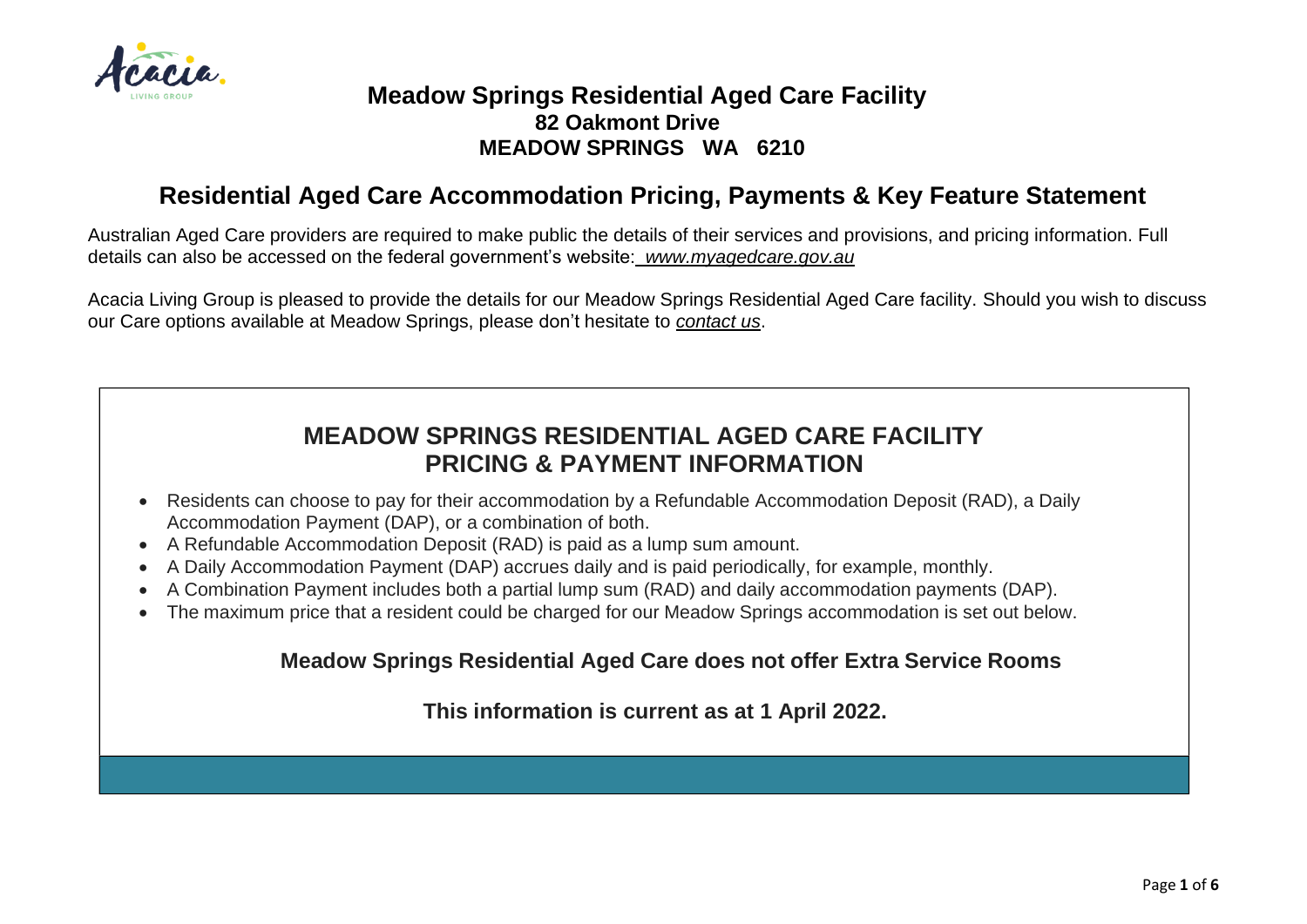| <b>ROOM TYPE 1:</b>                                                                    | Single Room + private en-suite                                                                                                                                                                                                                                                                                                                                                                         |
|----------------------------------------------------------------------------------------|--------------------------------------------------------------------------------------------------------------------------------------------------------------------------------------------------------------------------------------------------------------------------------------------------------------------------------------------------------------------------------------------------------|
| <b>EXTRA SERVICES ROOM:</b>                                                            | <b>No</b>                                                                                                                                                                                                                                                                                                                                                                                              |
| <b>Maximum Refundable Accommodation Deposit: (RAD)</b>                                 | \$450,000.00                                                                                                                                                                                                                                                                                                                                                                                           |
| <b>Maximum Daily Accommodation Payment:</b><br>(DAP)                                   | \$50.17                                                                                                                                                                                                                                                                                                                                                                                                |
| <b>Combination Payment Example:</b><br>50% Refundable Accommodation Deposit (RAD)<br>& | \$225,000.00                                                                                                                                                                                                                                                                                                                                                                                           |
| 50% Daily Accommodation Payment (DAP)                                                  | \$25.08                                                                                                                                                                                                                                                                                                                                                                                                |
| <b>Room Description:</b>                                                               | Located in our new wing commissioned in January 2020, these architecturally designed<br>rooms offer single accommodation with private en-suite. The rooms are spacious with high<br>quality finishes, furniture and décor, all set within thoughtfully landscaped gardens. User<br>friendly nurse call and telephone network, flat screen televisions and bar fridges are<br>available in these rooms. |
| <b>Room Size:</b>                                                                      | Room $-22.5$ square metres, en-suite $-6.76$ square metres<br>Total Room Size - 29.26 square metres combined.                                                                                                                                                                                                                                                                                          |
| <b>Common Areas:</b>                                                                   | Well appointed, home away from home-style common areas are provided to suit most<br>resident's interests and a broad range of activities in a warm friendly environment.                                                                                                                                                                                                                               |
|                                                                                        | Positioned in extensive cottage style landscaped gardens and courtyards, with easy access<br>to walkways, BBQ areas and neighbouring lakes and municipal parkland.                                                                                                                                                                                                                                     |
| <b>Additional Care or Services offered at no additional cost:</b>                      | Physiotherapy & Occupational Therapy services, visiting GP, Dietician, Pain Clinic, high care<br>continence products, and general specialised seating. Limited onsite Podiatry services.                                                                                                                                                                                                               |
|                                                                                        | Regular organised and accompanied shopping trips and outings to a range of points of interest<br>and/or activities, with transport provided by our complimentary Bus service. Onsite pet<br>therapy.                                                                                                                                                                                                   |
|                                                                                        | Happy Hour drinks and snacks, organised concerts, entertainment and activities.                                                                                                                                                                                                                                                                                                                        |
| <b>Optional Additional Extras available at an additional</b><br>expense:               | Telephone calls, access to Foxtel, dry cleaning, newspapers and magazines, additional drink<br>and snack trolley service.                                                                                                                                                                                                                                                                              |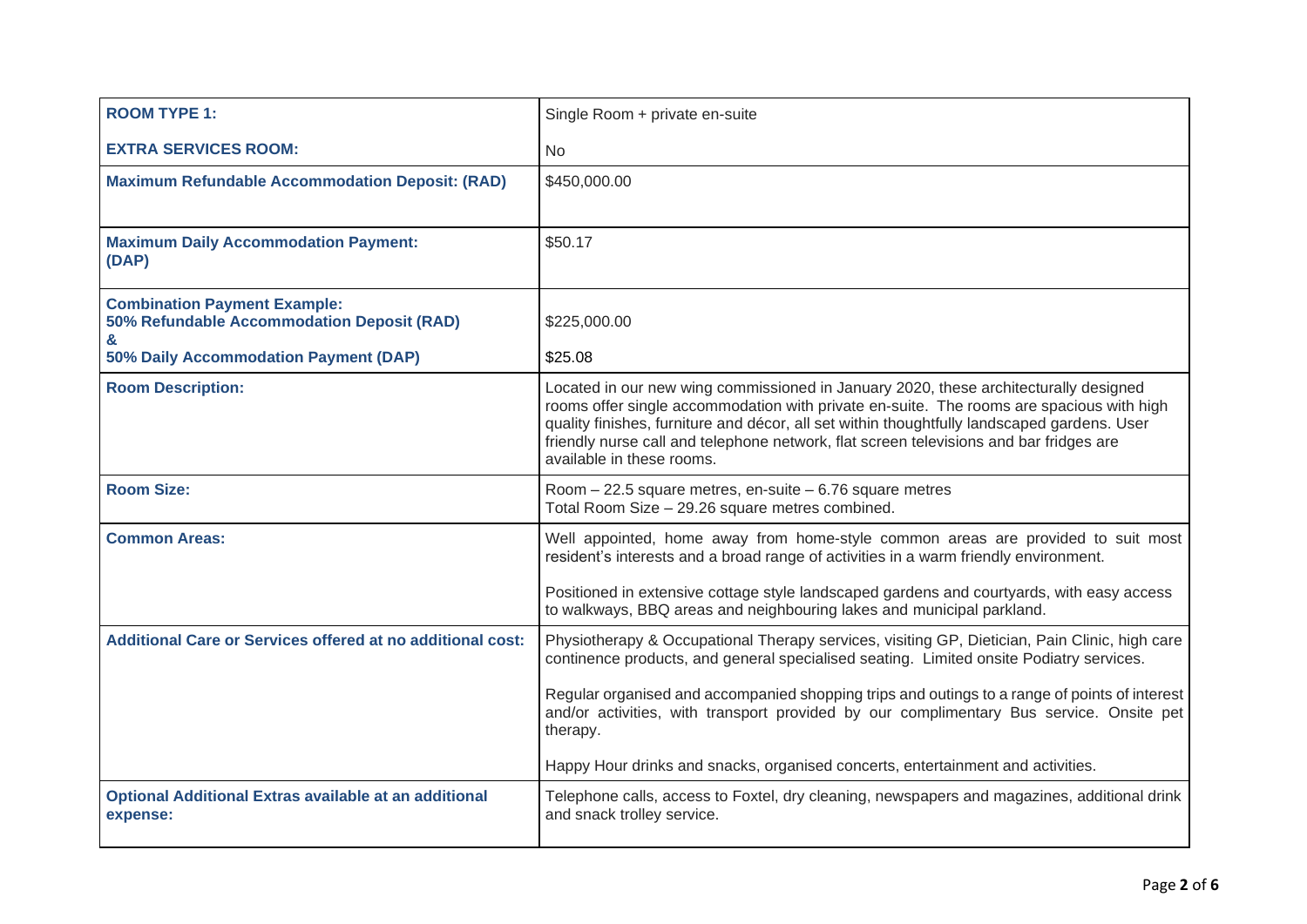|                                                                                        | Hair dressing and beautician services (including manicure/pedicure, skin and beauty<br>treatments).                                                                                                                                                                                                                                                                                                    |
|----------------------------------------------------------------------------------------|--------------------------------------------------------------------------------------------------------------------------------------------------------------------------------------------------------------------------------------------------------------------------------------------------------------------------------------------------------------------------------------------------------|
|                                                                                        |                                                                                                                                                                                                                                                                                                                                                                                                        |
|                                                                                        |                                                                                                                                                                                                                                                                                                                                                                                                        |
| <b>ROOM TYPE 2:</b>                                                                    | Single Room + private en-suite                                                                                                                                                                                                                                                                                                                                                                         |
| <b>EXTRA SERVICES ROOM:</b>                                                            | No.                                                                                                                                                                                                                                                                                                                                                                                                    |
| <b>Maximum Refundable Accommodation Deposit: (RAD)</b>                                 | \$450,000.00                                                                                                                                                                                                                                                                                                                                                                                           |
| <b>Maximum Daily Accommodation Payment:</b><br>(DAP)                                   | \$50.17                                                                                                                                                                                                                                                                                                                                                                                                |
| <b>Combination Payment Example:</b><br>50% Refundable Accommodation Deposit (RAD)<br>& | \$225,000.00                                                                                                                                                                                                                                                                                                                                                                                           |
| 50% Daily Accommodation Payment (DAP)                                                  | \$25.08                                                                                                                                                                                                                                                                                                                                                                                                |
| <b>Room Description:</b>                                                               | Located in our new wing commissioned in January 2020, these architecturally designed<br>rooms offer single accommodation with private en-suite. The rooms are spacious with high<br>quality finishes, furniture and décor, all set within thoughtfully landscaped gardens. User<br>friendly nurse call and telephone network, flat screen televisions and bar fridges are<br>available in these rooms. |
| <b>Room Size:</b>                                                                      | Room - 21.4 square metres, en-suite - 6.76 square metres<br>Total Room Size - 28.16 square metres combined.                                                                                                                                                                                                                                                                                            |
| <b>Common Areas:</b>                                                                   | Well appointed, home away from home-style common areas are provided to suit most<br>resident's interests and a broad range of activities in a warm friendly environment.<br>Positioned in extensive cottage style landscaped gardens and courtyards, with easy access<br>to walkways, BBQ areas and neighbouring lakes and municipal parkland.                                                         |
| <b>Additional Care or Services offered at no additional cost:</b>                      | Physiotherapy & Occupational Therapy services, visiting GP, Dietician, Pain Clinic, high care<br>continence products, and general specialised seating. Limited onsite Podiatry services.                                                                                                                                                                                                               |
|                                                                                        | Regular organised and accompanied shopping trips and outings to a range of points of interest<br>and/or activities, with transport provided by our complimentary Bus service. Onsite pet<br>therapy.                                                                                                                                                                                                   |
|                                                                                        | Happy Hour drinks and snacks, organised concerts, entertainment and activities.                                                                                                                                                                                                                                                                                                                        |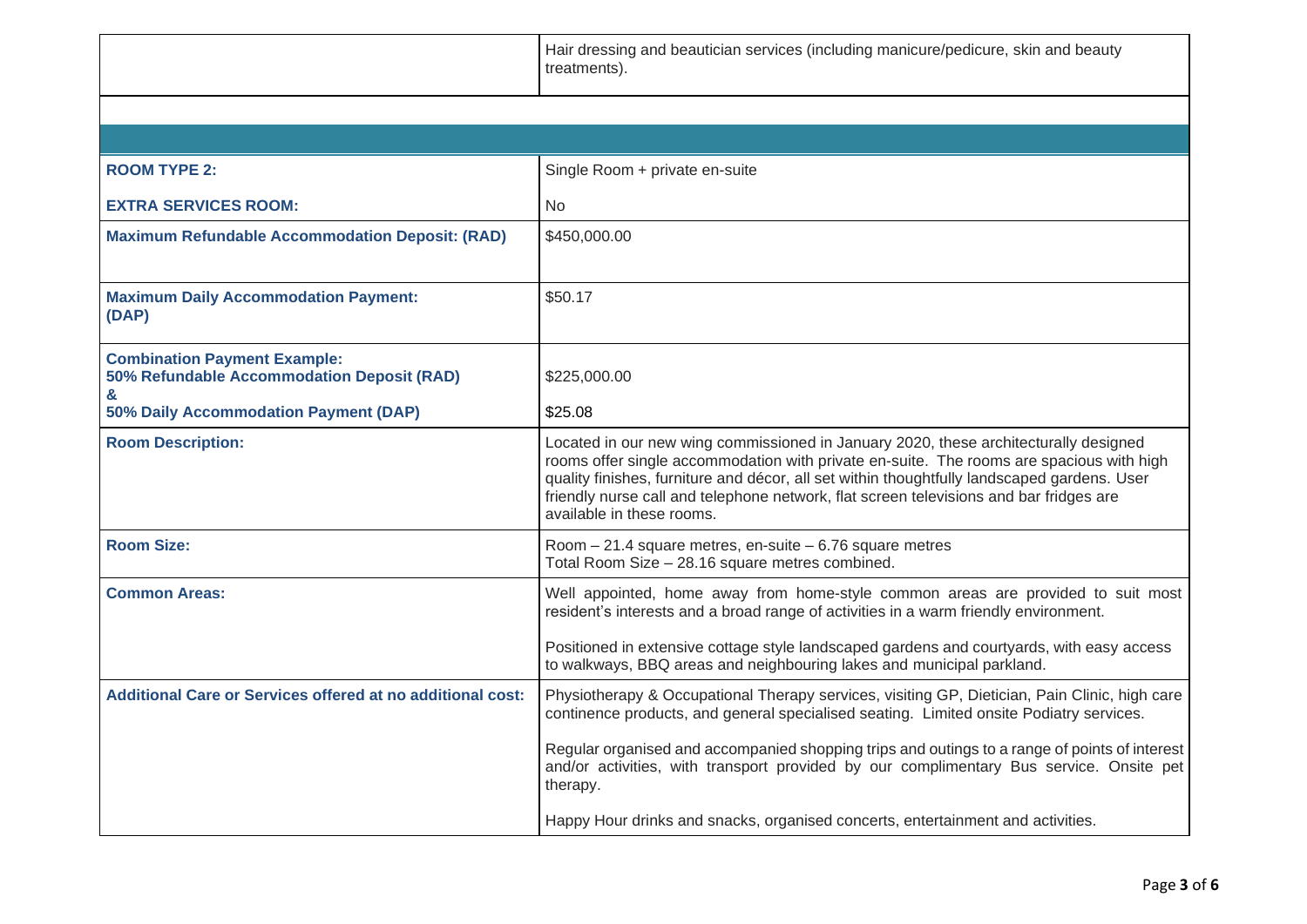| <b>Optional Additional Extras available at an additional</b><br>expense:               | Telephone calls, access to Foxtel, dry cleaning, newspapers and magazines, additional drink<br>and snack trolley service.                                                                                                                                                                                                                                                                              |
|----------------------------------------------------------------------------------------|--------------------------------------------------------------------------------------------------------------------------------------------------------------------------------------------------------------------------------------------------------------------------------------------------------------------------------------------------------------------------------------------------------|
|                                                                                        | Hair dressing and beautician services (including manicure/pedicure, skin and beauty<br>treatments).                                                                                                                                                                                                                                                                                                    |
|                                                                                        |                                                                                                                                                                                                                                                                                                                                                                                                        |
|                                                                                        |                                                                                                                                                                                                                                                                                                                                                                                                        |
| <b>ROOM TYPE 3:</b>                                                                    | Single Room + private en-suite                                                                                                                                                                                                                                                                                                                                                                         |
| <b>EXTRA SERVICES ROOM:</b>                                                            | No                                                                                                                                                                                                                                                                                                                                                                                                     |
| <b>Maximum Refundable Accommodation Deposit: (RAD)</b>                                 | \$450,000.00                                                                                                                                                                                                                                                                                                                                                                                           |
| <b>Maximum Daily Accommodation Payment:</b><br>(DAP)                                   | \$50.17                                                                                                                                                                                                                                                                                                                                                                                                |
| <b>Combination Payment Example:</b><br>50% Refundable Accommodation Deposit (RAD)<br>& | \$225,000.00                                                                                                                                                                                                                                                                                                                                                                                           |
| 50% Daily Accommodation Payment (DAP)                                                  | \$25.08                                                                                                                                                                                                                                                                                                                                                                                                |
| <b>Room Description:</b>                                                               | Located in our new wing commissioned in January 2020, these architecturally designed<br>rooms offer single accommodation with private en-suite. The rooms are spacious with high<br>quality finishes, furniture and décor, all set within thoughtfully landscaped gardens. User<br>friendly nurse call and telephone network, flat screen televisions and bar fridges are<br>available in these rooms. |
| <b>Room Size:</b>                                                                      | Room $-19$ square metres, en-suite $-6.6$ square metres<br>Total Room Size - 25.6 square metres combined.                                                                                                                                                                                                                                                                                              |
| <b>Common Areas:</b>                                                                   | Well appointed, home away from home-style common areas are provided to suit most<br>resident's interests and a broad range of activities in a warm friendly environment.                                                                                                                                                                                                                               |
|                                                                                        | Positioned in extensive cottage style landscaped gardens and courtyards, with easy access<br>to walkways, BBQ areas and neighbouring lakes and municipal parkland.                                                                                                                                                                                                                                     |
| <b>Additional Care or Services offered at no additional cost:</b>                      | Physiotherapy & Occupational Therapy services, visiting GP, Dietician, Pain Clinic, high care<br>continence products, and general specialised seating. Limited onsite Podiatry services.                                                                                                                                                                                                               |
|                                                                                        | Regular organised and accompanied shopping trips and outings to a range of points of interest<br>and/or activities, with transport provided by our complimentary Bus service. Onsite pet<br>therapy.                                                                                                                                                                                                   |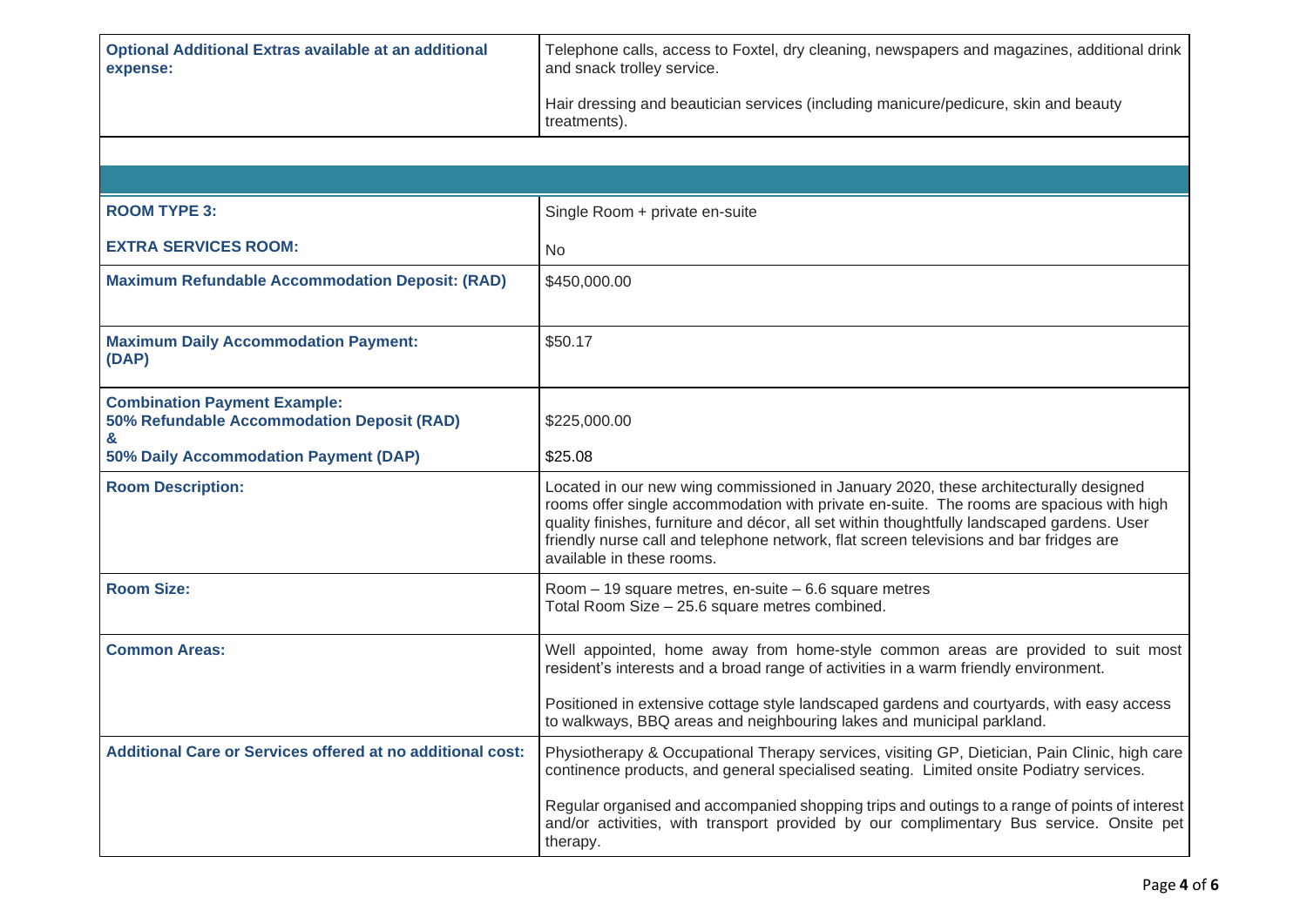|                                                                                   | Happy Hour drinks and snacks, organised concerts, entertainment and activities.                                                                                                                                                                                                        |
|-----------------------------------------------------------------------------------|----------------------------------------------------------------------------------------------------------------------------------------------------------------------------------------------------------------------------------------------------------------------------------------|
| <b>Optional Additional Extras available at an additional</b><br>expense:          | Telephone calls, access to Foxtel, dry cleaning, newspapers and magazines, additional drink<br>and snack trolley service.                                                                                                                                                              |
|                                                                                   | Hair dressing and beautician services (including manicure/pedicure, skin and beauty<br>treatments).                                                                                                                                                                                    |
|                                                                                   |                                                                                                                                                                                                                                                                                        |
|                                                                                   |                                                                                                                                                                                                                                                                                        |
| <b>ROOM TYPE 4:</b>                                                               | Single Room + private en-suite                                                                                                                                                                                                                                                         |
| <b>EXTRA SERVICES ROOM:</b>                                                       | No.                                                                                                                                                                                                                                                                                    |
| <b>Maximum Refundable Accommodation Deposit: (RAD)</b>                            | \$350,000.00                                                                                                                                                                                                                                                                           |
|                                                                                   |                                                                                                                                                                                                                                                                                        |
| <b>Maximum Daily Accommodation Payment:</b><br>(DAP)                              | \$39.02                                                                                                                                                                                                                                                                                |
| <b>Combination Payment Example:</b><br>50% Refundable Accommodation Deposit (RAD) | \$175,000.00                                                                                                                                                                                                                                                                           |
| 50% Daily Accommodation Payment (DAP)                                             | \$19.51                                                                                                                                                                                                                                                                                |
| <b>Room Description:</b>                                                          | These rooms offer single accommodation with a private en-suite. The rooms are well<br>maintained, light and bright with high quality fittings and fixtures, all set within landscaped<br>cottage gardens. Nurse call, telephone and television connections are available to all rooms. |
| <b>Room Size:</b>                                                                 | Room - 15 square metres, en-suite - 4 square metres<br>Total Room Size - 19 square metres combined.                                                                                                                                                                                    |
| <b>Common Areas:</b>                                                              | Well appointed, home away from home-style common areas are provided to suit most<br>resident's interests and a broad range of activities in a warm friendly environment.                                                                                                               |
|                                                                                   | Positioned in extensive cottage style landscaped gardens and courtyards, with easy access<br>to walkways, BBQ areas and neighbouring lakes and municipal parkland.                                                                                                                     |
| <b>Additional Care or Services offered at no additional cost:</b>                 | Physiotherapy & Occupational Therapy services, visiting GP, Dietician, Pain Clinic, high care<br>continence products, and general specialised seating. Limited onsite Podiatry services.                                                                                               |